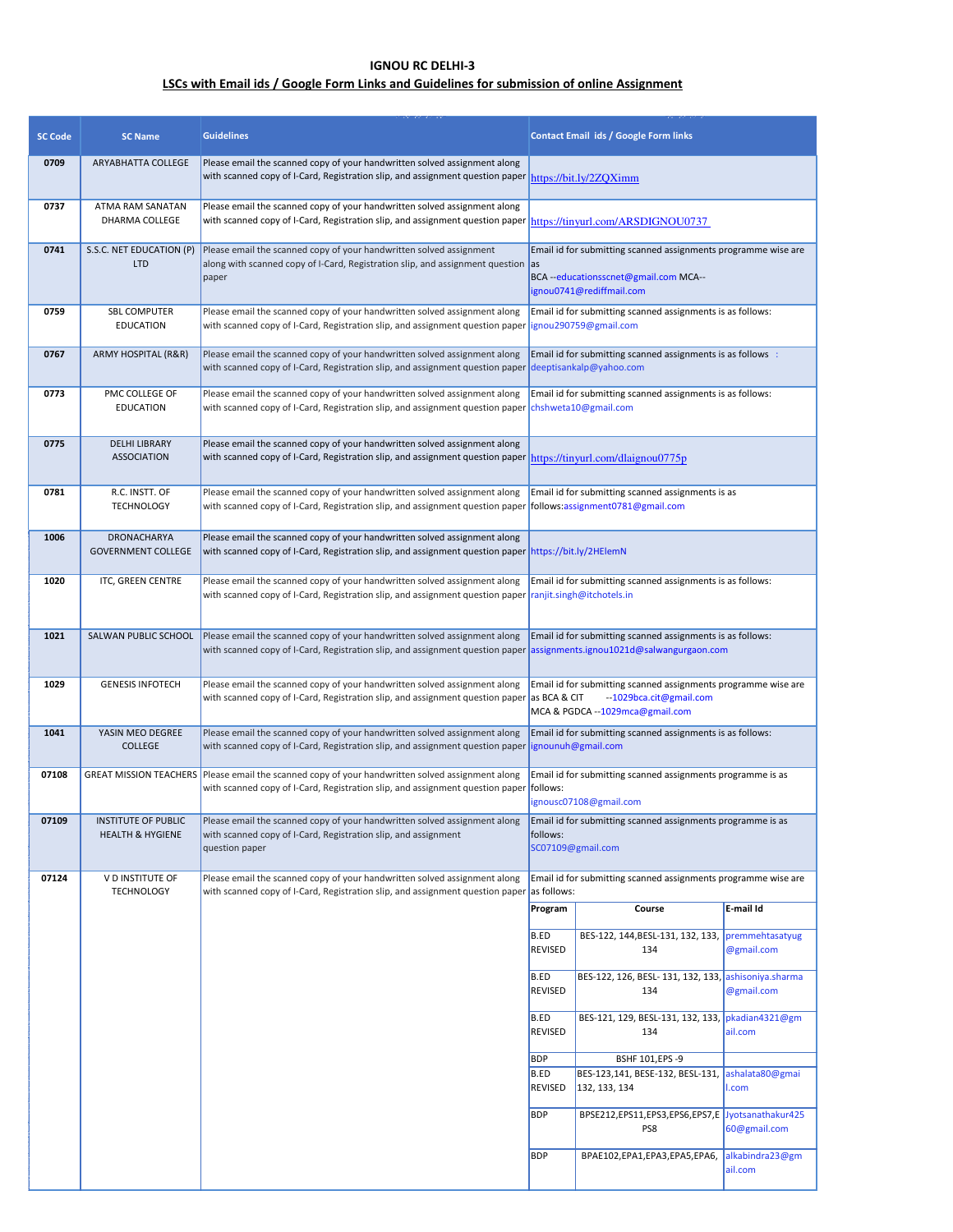| <b>SC Code</b> | <b>SC Name</b>                            | <b>Guidelines</b>                                                                                                                                                                                                                                                                                                                                                                                                                                                                                                                                                                                                                                                                                                                                                                                                                                                                                                                                                                                                                                                                                                                                                                                                                                                                                                                                                                                                                                                                                                                                                                                                                                                                                                                                                                                                                                                                                                                                                                                                                                                                                                                                                                                                                                                                                                                                                                                                                                                                                                                                                                                                               | <b>Contact Email ids / Google Form links</b>                                                                                               |
|----------------|-------------------------------------------|---------------------------------------------------------------------------------------------------------------------------------------------------------------------------------------------------------------------------------------------------------------------------------------------------------------------------------------------------------------------------------------------------------------------------------------------------------------------------------------------------------------------------------------------------------------------------------------------------------------------------------------------------------------------------------------------------------------------------------------------------------------------------------------------------------------------------------------------------------------------------------------------------------------------------------------------------------------------------------------------------------------------------------------------------------------------------------------------------------------------------------------------------------------------------------------------------------------------------------------------------------------------------------------------------------------------------------------------------------------------------------------------------------------------------------------------------------------------------------------------------------------------------------------------------------------------------------------------------------------------------------------------------------------------------------------------------------------------------------------------------------------------------------------------------------------------------------------------------------------------------------------------------------------------------------------------------------------------------------------------------------------------------------------------------------------------------------------------------------------------------------------------------------------------------------------------------------------------------------------------------------------------------------------------------------------------------------------------------------------------------------------------------------------------------------------------------------------------------------------------------------------------------------------------------------------------------------------------------------------------------------|--------------------------------------------------------------------------------------------------------------------------------------------|
| 38011          | TROPICAL INSTITUTE OF<br><b>LIVESTOCK</b> | Please email the scanned copy of your handwritten solved assignment along<br>with scanned copy of I-Card, Registration slip, and assignment question paper                                                                                                                                                                                                                                                                                                                                                                                                                                                                                                                                                                                                                                                                                                                                                                                                                                                                                                                                                                                                                                                                                                                                                                                                                                                                                                                                                                                                                                                                                                                                                                                                                                                                                                                                                                                                                                                                                                                                                                                                                                                                                                                                                                                                                                                                                                                                                                                                                                                                      | Email id for submitting scanned assignments is as follows:<br>shabbir.a.khan@gmail.com                                                     |
| 38012          | MAHAN INSTITUTE OF<br><b>TECHNOLOGY</b>   | Please email the scanned copy of your handwritten solved assignment along<br>with scanned copy of I-Card, Registration slip, and assignment question paper https://bit.ly/2G2yjoO                                                                                                                                                                                                                                                                                                                                                                                                                                                                                                                                                                                                                                                                                                                                                                                                                                                                                                                                                                                                                                                                                                                                                                                                                                                                                                                                                                                                                                                                                                                                                                                                                                                                                                                                                                                                                                                                                                                                                                                                                                                                                                                                                                                                                                                                                                                                                                                                                                               |                                                                                                                                            |
| 38016          | <b>TSL INSTITUTE</b>                      | Please email the scanned copy of your handwritten solved assignment along<br>with scanned copy of I-Card, Registration slip, and assignment question paper as                                                                                                                                                                                                                                                                                                                                                                                                                                                                                                                                                                                                                                                                                                                                                                                                                                                                                                                                                                                                                                                                                                                                                                                                                                                                                                                                                                                                                                                                                                                                                                                                                                                                                                                                                                                                                                                                                                                                                                                                                                                                                                                                                                                                                                                                                                                                                                                                                                                                   | Email id for submitting scanned assignments programme wise are<br>BCA--assignmentbca38016@gmail.com CIT --<br>assignmentcit38016@gmail.com |
| 38021          | ARTEMIS HEALTH<br><b>INSTITUTE</b>        | Please email the scanned copy of your handwritten solved assignment along<br>with scanned copy of I-Card, Registration slip, and assignment question paper                                                                                                                                                                                                                                                                                                                                                                                                                                                                                                                                                                                                                                                                                                                                                                                                                                                                                                                                                                                                                                                                                                                                                                                                                                                                                                                                                                                                                                                                                                                                                                                                                                                                                                                                                                                                                                                                                                                                                                                                                                                                                                                                                                                                                                                                                                                                                                                                                                                                      | Email id for submitting scanned assignments is as follows:<br>nursing@artemishealthsciences.com                                            |
| 38022          | KRISHI VIGYAN KENDRA                      | Please email the scanned copy of your handwritten solved assignment along<br>with scanned copy of I-Card, Registration slip, and assignment question paper                                                                                                                                                                                                                                                                                                                                                                                                                                                                                                                                                                                                                                                                                                                                                                                                                                                                                                                                                                                                                                                                                                                                                                                                                                                                                                                                                                                                                                                                                                                                                                                                                                                                                                                                                                                                                                                                                                                                                                                                                                                                                                                                                                                                                                                                                                                                                                                                                                                                      | Email id for submitting scanned assignments is as follows:<br>head_kvkggn@iari.res.in                                                      |
| 38025          | <b>BHAGINI NIVEDITA</b><br><b>COLLEGE</b> | <b>NOTICE</b><br>SUBMISSION OF SCANNED COPY OF ASSIGNMENTS AT IGNOU, LSC-38025<br>BHAGINI NIVEDITA COLLEGE, UNIVERSITY OF DELHI<br>In view of the partial lockdown to combat COVID-19 pandemic, and to further  Post Graduates -https://forms.gle/6kR8CRXLSYWPu2XL9<br>promote "Bharat<br>Padhe Online" campaign initiated by MHRD, Govt. of India, IGNOU has<br>decided to accept the<br>scanned copies of the assignments through online mode.<br>Therefore, you are advised to follow the instructions given below very<br>carefully before submitting<br>your assignments online through Google Form.<br>1. Provide valid email ID while filling Google Form (mentioned below) and<br>submitting your<br>assignments as it will receive a confirmatory email after final submission of<br>your assignments.<br>This confirmatory email will act as a receipt of your assignment submission<br>and further will be<br>essentially required for all future correspondences regarding this assignment.<br>2. Only hand written assignments shall be submitted.<br>3. First page of your assignment should have the following:<br>a) NAME<br>b) ENROLLMENT NUMBER<br>c) PROGRAMME CODE (e.g. BA, BCOM, BAG, BCOMG, MPA, MCOM etc.)<br>d) COURSE CODE (e.g. FST-01, BEVAE-181, IBO-01, MPS-01 etc.)<br>4. Submit the scanned copies of your assignments in "pdf format" only (NOT<br>MORE THAN 20<br>MB) through the google form on the link given below.<br>5. Separate google form is to be filled for each Course Code using the same<br>link (again and again).<br>6. The accepted format to save the pdf file for uploading will be:<br>Enrollment No.Course Code (e.g. 123456789BEVAE181, 123456789MPS1<br>etc.)<br>7. Last date to accept the assignments (in scanned copy) will be as notified by<br>IGNOU on its<br>website, the link for receipt of the assignments will be closed after due date.<br>8. No need to submit hard copy of assignments again at study centre if you<br>have submitted<br>assignments online through the link mentioned below.<br>9. Please do not send scanned assignments for a particular course more than<br>once.<br>10. The scanned images should be clear and legible, no intimation will be<br>given to submit your<br>assignment again and evaluation will be done accordingly.<br>11. Link for submitting scanned assignments:<br>A. FOR POST GRADUATES :<br>https://forms.gle/6kR8CRXLSYWPu2XL9<br><b>B. FOR UNDER GRADUATES</b><br>https://forms.gle/Qv9bbL6Y77wKtMGx5<br>12. In case of any difficulty/query, kindly email at<br>coordinator38025@gmail.com<br>Dr Aloka Dutta | Email id for submitting scanned assignments programme are as<br>follows:<br>Under Graduates-https://forms.gle/Qv9bbL6Y77wKtMGx5            |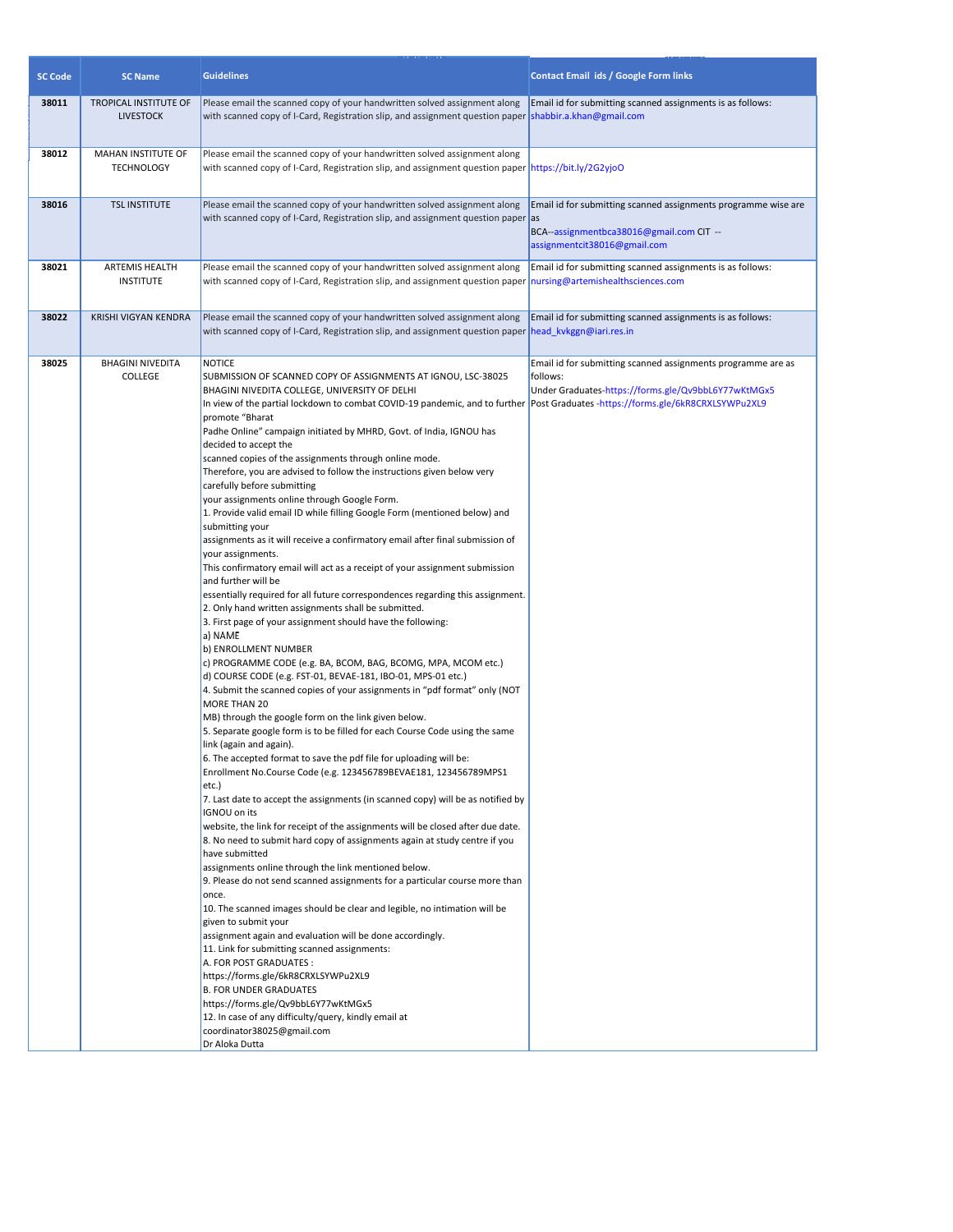| <b>SC Code</b> | <b>Guidelines</b><br><b>SC Name</b>                                                   |                                                                                                                                                                                                                                                                                                                                                                                                                                                                                                                                                                                                                                                                                                                                                                                                                                                                                                                                                                                                                                                                                                                                                                                                                         | Contact Email ids / Google Form links                                                                                                                                                        |  |  |
|----------------|---------------------------------------------------------------------------------------|-------------------------------------------------------------------------------------------------------------------------------------------------------------------------------------------------------------------------------------------------------------------------------------------------------------------------------------------------------------------------------------------------------------------------------------------------------------------------------------------------------------------------------------------------------------------------------------------------------------------------------------------------------------------------------------------------------------------------------------------------------------------------------------------------------------------------------------------------------------------------------------------------------------------------------------------------------------------------------------------------------------------------------------------------------------------------------------------------------------------------------------------------------------------------------------------------------------------------|----------------------------------------------------------------------------------------------------------------------------------------------------------------------------------------------|--|--|
| 38027          | GOVT. PG COLLEGE                                                                      | Please email the scanned copy of your handwritten solved assignment along<br>with scanned copy of I-Card, Registration slip, and assignment question paper                                                                                                                                                                                                                                                                                                                                                                                                                                                                                                                                                                                                                                                                                                                                                                                                                                                                                                                                                                                                                                                              | Email id for submitting scanned assignments is as follows:<br>38027assignments@gmail.com                                                                                                     |  |  |
| 38033          |                                                                                       | MEDANTA - THE MEDICITY   Please email the scanned copy of your handwritten solved assignment along<br>with scanned copy of I-Card, Registration slip, and assignment question paper                                                                                                                                                                                                                                                                                                                                                                                                                                                                                                                                                                                                                                                                                                                                                                                                                                                                                                                                                                                                                                     | Email id for submitting scanned assignments is as follows:<br>laiphrakpam.sujita@medanta.org                                                                                                 |  |  |
| 38035          | SAI RAM FOUNDATION                                                                    | STEPS TO BE FOLLOWED BEFORE YOU START SUBMITTING ASSIGNMENT<br>1. You should have GMAIL ID for online submission. If you don't have then<br>please create one GMAIL id.<br>2. The assignment should be hand written.<br>3. The name of learners, course code/ title and study centre code must be<br>written on the 1st page of each assignment.<br>4. Write enrolment no, and course code and sign every page of the<br>assignment.<br>5. Use scan app like CAM SCAN each assignment separately.<br>6. Make separate/individual PDF file of each scanned assignment<br>separately.<br>Please note no it has to be only PDF file, this will consume lesser storage and<br>bandwidth.<br><b>PROCEED TO SUBMIT</b><br>7. Click on the Form link given below and provide all CORRECT information.<br>8. Upload each assignment PDF file separately given against different course<br>codes given in the form. You can upload maximum 8 assignment files.<br>9. After uploading, click on undertaking in the last and submit.<br>10. Only 1 Submission entry per Email id is allowed.<br>11. If you find any problem in submission, please email to us with screenshot<br>of the issue on our email id ignou38035@gmail.com | https://bit.ly/3bX92IM                                                                                                                                                                       |  |  |
| 38036          | THE INSTITUTION OF<br><b>ELECTRONICS AND</b><br>TELECOMMUNICATION<br><b>ENGINEERS</b> | Please email the scanned copy of your handwritten solved assignment along<br>with scanned copy of I-Card, Registration slip, and assignment question paper                                                                                                                                                                                                                                                                                                                                                                                                                                                                                                                                                                                                                                                                                                                                                                                                                                                                                                                                                                                                                                                              | Email id for submitting scanned assignments is as follows:<br>assignment38036@gmail.com                                                                                                      |  |  |
| 38037          | PEARL ACADEMY                                                                         | Guidelines for submission of Assignments at IGNOU SC-38037.<br>1. Submit the scanned copies of your handwritten solved assignments in<br>"pdf format" only. (for example, for enroll. number 197290000 submitting<br>BEGLA135 assignment, the File Name given should be 197290000BEGLA135).<br>2. Separate "Google Form" to be filled for each "Course Code".<br>3. First page of your assignment may contain the following information<br>followed by ID card, Question paper and solved assignment.<br>Study Centre Name/Code: Pearl Academy - 38037 Contact No.:<br>In case of any difficulty/query, kindly email at<br>pearlignou@pearlacademy.com                                                                                                                                                                                                                                                                                                                                                                                                                                                                                                                                                                  | Google form links for submitting scanned assignments are as<br>follows: https://forms.gle/n4oY4X2doCMq8Z6k6                                                                                  |  |  |
| 38038          |                                                                                       | MOTILAL NEHRU COLLEGE   Please email the scanned copy of your handwritten solved assignment along<br>with scanned copy of I-Card, Registration slip, and assignment question paper                                                                                                                                                                                                                                                                                                                                                                                                                                                                                                                                                                                                                                                                                                                                                                                                                                                                                                                                                                                                                                      | Google form Link for scanned assignment submission in PDF format<br>$ only -$<br>https://bit.ly/2H6MZUt                                                                                      |  |  |
| 38039          |                                                                                       | REGIONAL CENTRE DELHI3   Please email the scanned copy of your handwritten solved assignment along<br>with scanned copy of I-Card, Registration slip, and assignment question paper                                                                                                                                                                                                                                                                                                                                                                                                                                                                                                                                                                                                                                                                                                                                                                                                                                                                                                                                                                                                                                     | Email id for submitting scanned assignments are as follows:<br>MAPC-rcdelhi3sc38039 1@ignou.ac.in<br>and MAAN, MAPY, MAJMC, PGDUPDL, CIG, CKLC, CRUL, CPY -<br>rcdelhi3sc38039_2@ignou.ac.in |  |  |
| 38040          | A-CUBE CENTRE FOR<br>EXCELLENCE                                                       | STEPS TO BE FOLLOWED BEFORE YOU START SUBMITTING ASSIGNMENT<br>1. You should have GMAIL ID for online submission. If you don't have then<br>please create one GMAIL id.<br>2. The assignment should be hand written.<br>3. The name of learners, course code/ title and study centre code must be<br>written on the 1st page of each assignment.<br>4. Write enrolment no, and course code and sign every page of the<br>assignment.<br>5. Use scan app like CAM SCAN each assignment separately.<br>6. Make separate/individual PDF file of each scanned assignment<br>separately.<br>Please note no it has to be only PDF file, this will consume lesser storage and<br>bandwidth.<br>PROCEED TO SUBMIT<br>7. Click on the Form link given below and provide all CORRECT information.<br>8. Upload each assignment PDF file separately given against different course<br>codes given in the form. You can upload maximum 8 assignment files.<br>9. After uploading, click on undertaking in the last and submit.<br>10. Only 1 Submission entry per Email id is allowed.<br>11. If you find any problem in submission, please email to us with screenshot<br>of the issue on our email id ignou38040@gmail.com"       | Link for assignment Submission : https://bit.ly/2E2T7fx                                                                                                                                      |  |  |